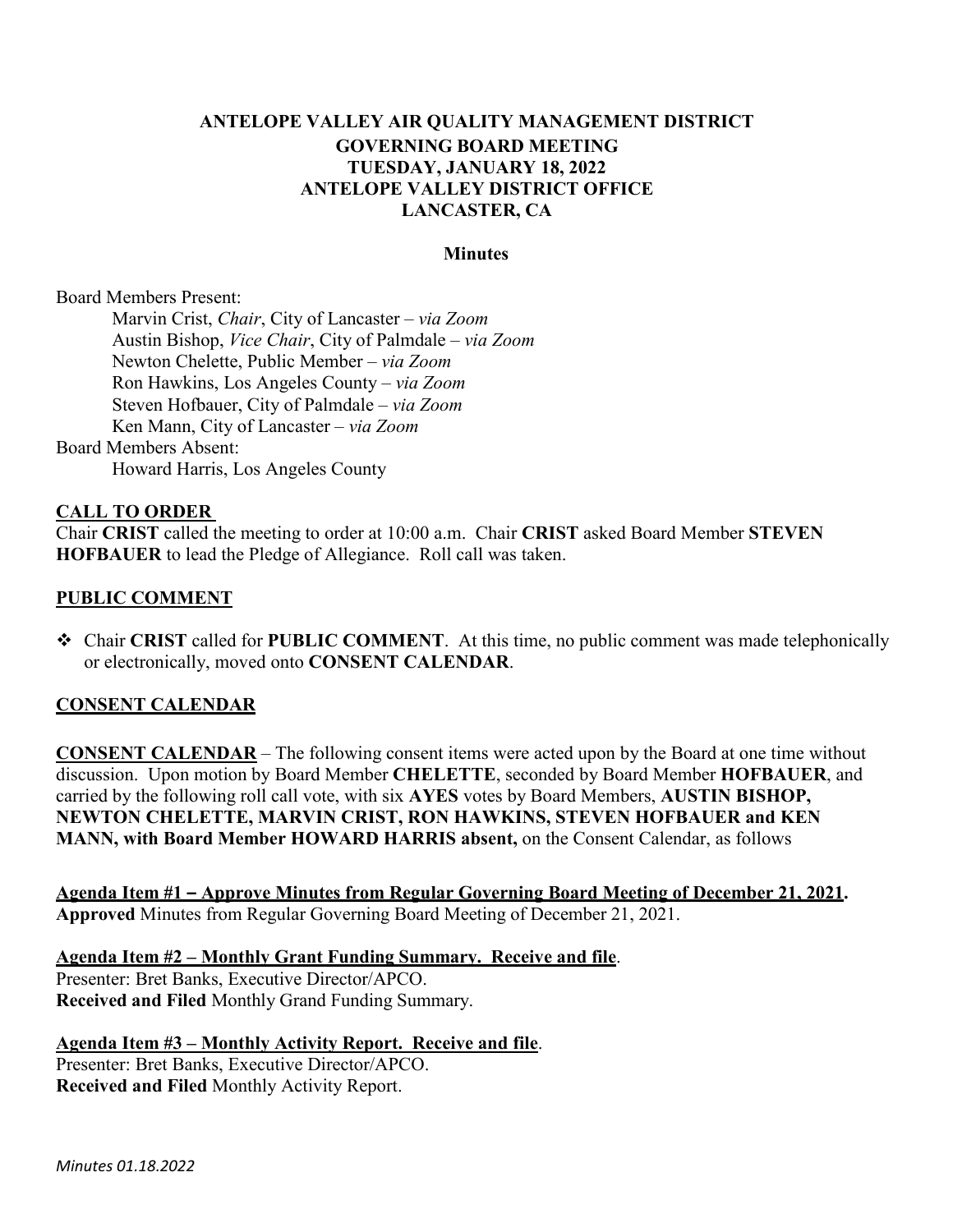## **Agenda Item #4 – Approve payment to MDAQMD in the amount of \$129,554.76 for November 2021 expenditures**.

Presenter: Bret Banks, Executive Director/APCO. **Approved** payment to MDAQMD in the amount of \$129,554.76 for November 2021 expenditures.

## **Agenda Item #5 – Receive and file the Financial Report. The Financial Report is provided to the Governing Board for information concerning the fiscal status of the District at November 30, 2021.**

Presenter: Bret Banks, Executive Director/APCO.

**Received and filed** the Financial Report. The Financial Report is provided to the Governing Board for information concerning the fiscal status of the District at November 30, 2021.

**Agenda Item #6 – Ratification of Board Chairman's determination pursuant to Government Code section 54953(e)(3) finding state or local officials continue to impose or recommend measures to promote social distancing. Adopt a resolution reaffirming the local Declaration of Emergency as adopted on April 27, 2020; ratifying the proclamation of a State of Emergency by the Governor on March 4, 2020; and authorizing remote teleconference meetings of the Governing Board of the Antelope Valley Air Quality Management District (AVAQMD) for the period of January 18, 2022 through February 18, 2022 pursuant to provisions of the Brown Act**.

Presenter: Bret Banks, Executive Director/ APCO.

**Ratified** the Board Chairman's determination pursuant to Government Code section 54953(e)(3) finding state or local officials continue to impose or recommend measures to promote social distancing. Adopt a resolution reaffirming the local Declaration of Emergency as adopted on April 27, 2020; ratifying the proclamation of a State of Emergency by the Governor on March 4, 2020; and authorizing remote teleconference meetings of the Governing Board of the Antelope Valley Air Quality Management District (AVAQMD) for the period of January 18, 2022 through February 18, 2022 pursuant to provisions of the Brown Act. **Adopted** Resolution 22- 01, **"A RESOLUTION OF THE BOARD OF DIRECTORS OF THE ANTELOPE VALLEY AIR QUALITY MANAGEMENT DISTRICT("DISTRICT") PROCLAIMING A LOCAL EMERGENCY, RATIFYING THE PROCLAMATION OF A STATE OF EMERGENCY BY EXECUTIVE ORDERS N-25-20, N-29-20 AND N-35-20, AND AUTHORIZING REMOTE TELECONFERENCE MEETINGS FOR A THIRTY (30) DAY PERIOD PURSUANT TO BROWN ACT PROVISIONS."**

# **ITEMS FOR DISCUSSION**

# **DEFERRED ITEMS**

None.

# **NEW BUSINESS**

**Agenda Item #7 – 1) Award an amount not to exceed \$203,500 of District Grant funds to the City of Palmdale to replace their current street sweeping operations with newer, cleaner engine technology; 2) Authorize the Executive Director/APCO the option to change the funding source if warranted or if other applicable sources become available; and 3) Authorize the Executive Director/APCO and staff to negotiate target time frames and technical project details and execute agreements, approved as to legal form by the Office of District Counsel, and pending review by the Governing Board Chairman**. Presenter: Bret Banks, Executive Director/APCO.

Bret Banks, Executive Director/APCO, presented the background information and answered questions from the Board. After discussion, recommendation as amended to approve, upon motion by Board Member **CRIST**, seconded by Board Member **MANN**, and carried by the following roll call vote, with six **AYES** votes by Board

*Minutes 01.18.2022*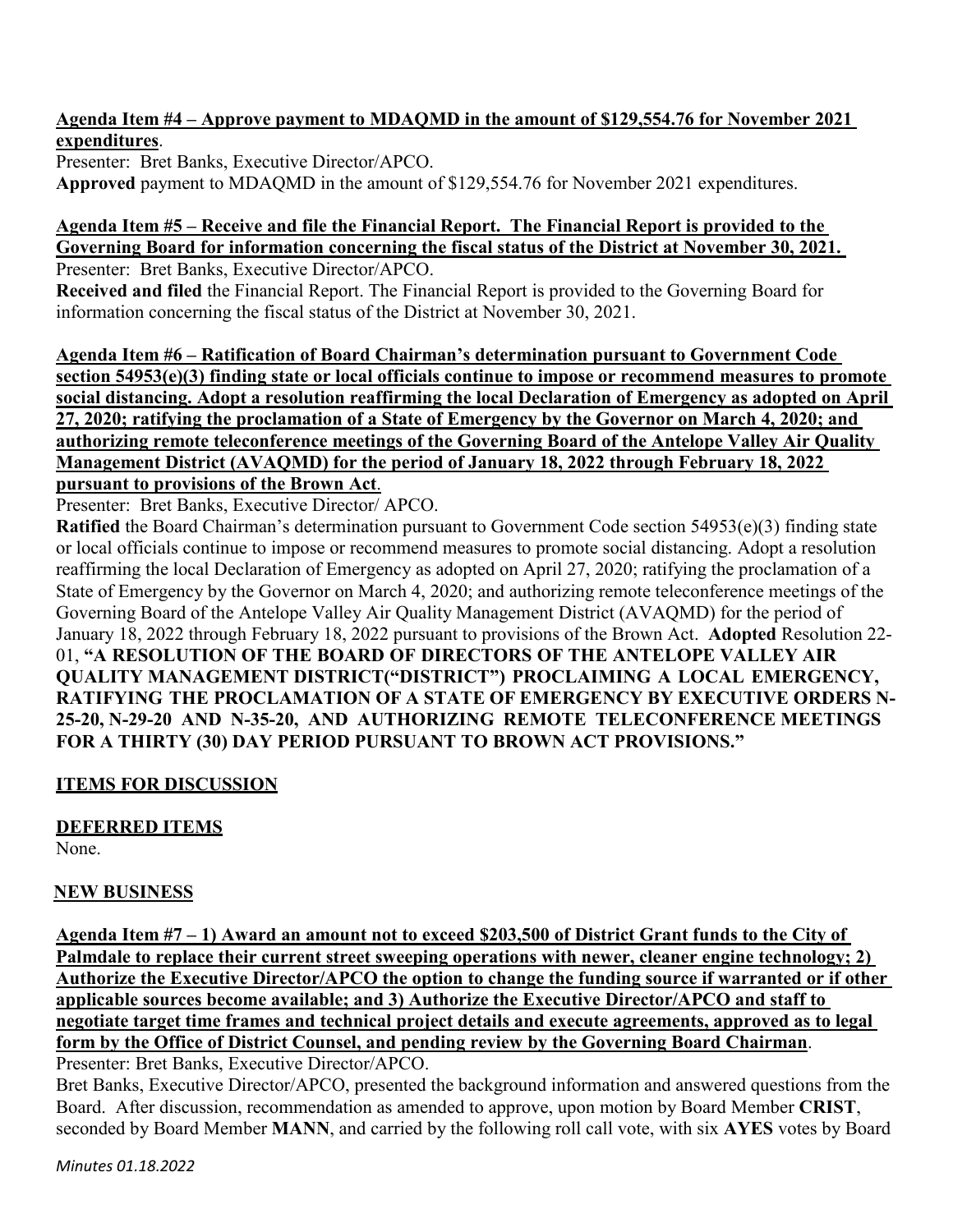Members, **AUSTIN BISHOP, NEWTON CHELETTE, MARVIN CRIST, RON HAWKINS, STEVEN HOFBAUER and KEN MANN, with Board Member HOWARD HARRIS absent,** the Board, 1) **Awarded** an amount not to exceed \$203,500 of *other explored District Grant funds prior to utilizing AB 2766 grant funds* to the City of Palmdale to replace their current street sweeping operations with newer, cleaner engine technology; 2) **Authorized** the Executive Director/APCO the option to change the funding source if warranted or if other applicable sources become available; and 3) **Authorized** the Executive Director/APCO and staff to negotiate target time frames and technical project details and execute agreements, approved as to legal form by the Office of District Counsel, and pending review by the Governing Board Chairman.

**Agenda Item #8 – 1) Award an amount not to exceed \$300,000 of District grant funding to Antelope Valley Transit Authority (AVTA) for an Electric Vehicle Charging Project; 2) Authorize the Executive Director/APCO the option to change the funding source if warranted or if other applicable sources become available; and 3) Authorize the Executive Director/APCO and staff to negotiate target time frames and technical project details and execute agreements, approved as to legal form by the Office of District Counsel, and pending review by the Governing Board Chairman**.

Presenter: Bret Banks, Executive Director/APCO.

Bret Banks, Executive Director/APCO, presented the background information and answered questions from the Board. After discussion, recommendation as amended to approve, upon motion by Board Member **CRIST**, seconded by Board Member **HOFBAUER**, and carried by the following roll call vote, with five **AYES** votes by Board Members, **NEWTON CHELETTE, MARVIN CRIST, RON HAWKINS, STEVEN HOFBAUER and KEN MANN, with Board Member BISHOP recusing and Board Member HARRIS absent,** the Board, 1) **Awarded** an amount not to exceed \$300,000 of District grant funding *based upon an equitable solution to jurisdictional funding at Antelope Valley Transit Authority* to Antelope Valley Transit Authority (AVTA) for an Electric Vehicle Charging Project; 2) **Authorized** the Executive Director/APCO the option to change the funding source if warranted or if other applicable sources become available; and 3) **Authorized** the Executive Director/APCO and staff to negotiate target time frames and technical project details and execute agreements, approved as to legal form by the Office of District Counsel, and pending review by the Governing Board Chairman.

### **Agenda Item #9– Reports.**

### **Governing Board Counsel –**

o No report.

### **Executive Director/APCO –**

- o Bret Banks informed the Board on the status of the AV Office relocation into the Antelope Valley Fair Grounds offices.
- o Bret Banks informed the Board on the on the status of the Lawn & Garden program regarding other supply chains for product including supplier Lowes and will report to the Board the findings soon.

### **Staff –**

o Brad Poiriez, Executive Director/APCO, Mojave Desert AQMD, commented on CARB's Small Off-Road Engines (SORE) program.

# **Agenda Item #10 – Board Member Reports and Suggestions for Future Agenda Items.**

o None.

### **Agenda Item #11 – Adjourn to Regular Governing Board Meeting of Tuesday, January 18, 2022.**

Being no further business, the meeting adjourned at 10:28 a.m. to the next regularly scheduled Governing Board Meeting of Tuesday, February 15, 2022.